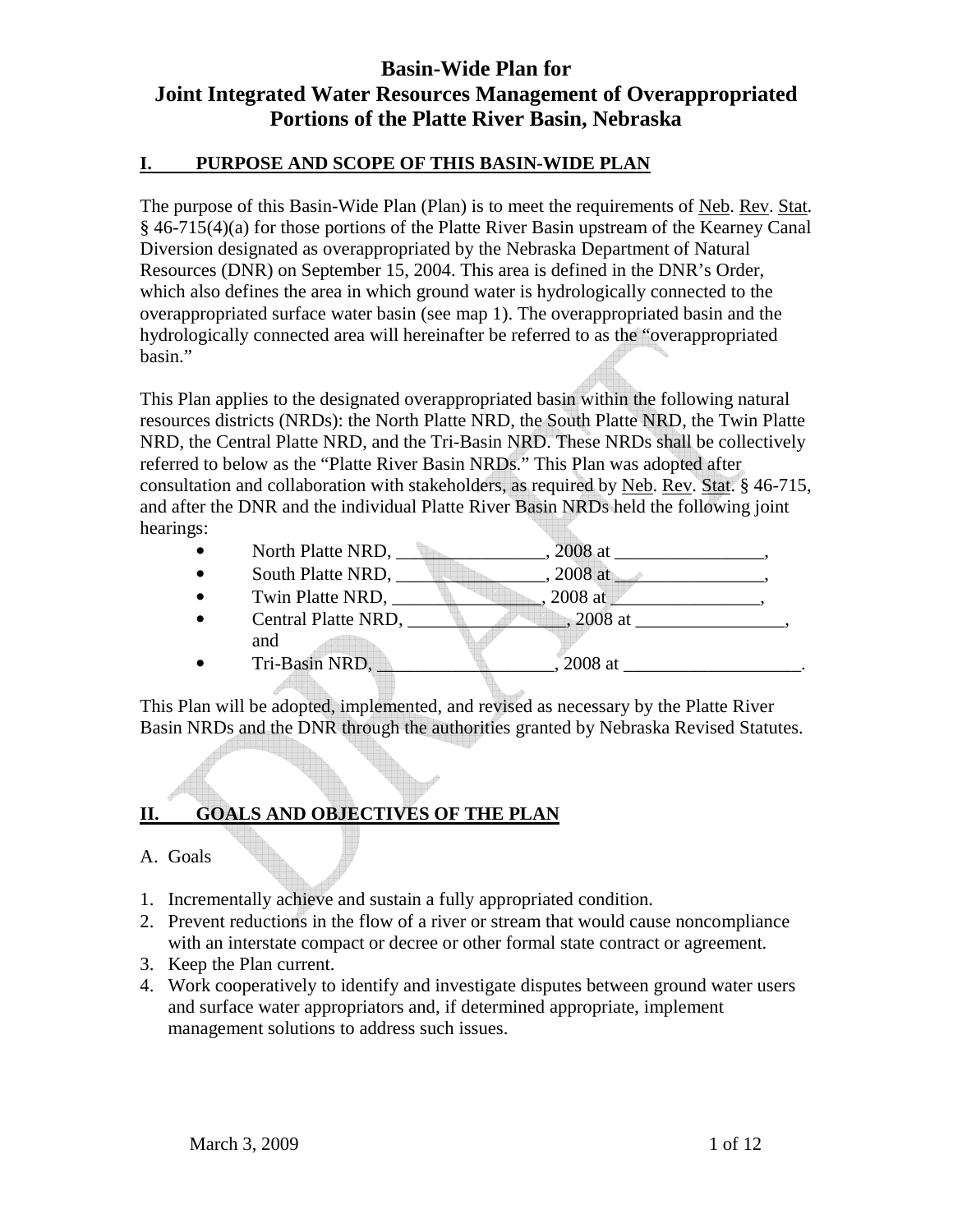### B. First Increment Objectives

The first increment of the Plan will not last more than 10 years. The Plan will take effect 30 days after it is adopted by DNR and all five Platte Basin NRD boards of directors.

## Goal 1 Objectives:

- 1. Offset impacts of streamflow depletions to (A) surface water appropriations and (B) water wells constructed in aquifers dependent upon recharge from streamflow to the extent those depletions are due to water use initiated after July 1, 1997.
- 2. Actively pursue funding for offsets and develop and maintain data and analytical tools, such as the Cooperative Hydrology Study (COHYST) and other programs and projects needed to implement this Plan.
- 3. Continue to develop the methodology to calculate the difference between the current and fully appropriated levels of development in each NRD.
- 4. Conduct a technical analysis as described in Neb. Rev. Stat. § 46-715(4)(d)(iii) for this Plan and the individual Platte River Basin NRDs' integrated management plans (IMPs) after they have been in effect for at least five years, to determine whether the controls adopted in the respective plans or other management actions taken by the NRD are sufficient to offset depletions due to post- July 1, 1997, water uses and whether the provisions of this Plan and the IMPs are adequate to sustain progress toward a fully appropriated level of water use.
- 5. Use available funds to offset depletions due to water uses initiated prior to July 1, 1997, that are identified as part of the overall difference between current and fully appropriated levels of development.
- 6. Adopt and implement IMPs in each Platte River Basin NRD

### Goal 2 Objectives:

1. Prevent streamflow depletions that would cause noncompliance by Nebraska with the Nebraska New Depletions Plan (NDP) included within the Platte River Recovery Implementation Program (Program), for as long as the Program exists.

# Goal 3 Objectives:

- 1. Meet at least annually to review progress toward achieving the goals and objectives of this Plan and those portions of individual NRD IMPs that implement this Plan.
- 2. Gather and evaluate data and information to measure the effectiveness of controls, incentives and/or other programs in the individual NRD IMPs used to implement this Plan.

# Goal 4 Objectives:

- 1. Identify disputes between ground water users and surface water appropriators.
- 2. Investigate and address issues between ground water users and surface water appropriators, based on investigation results.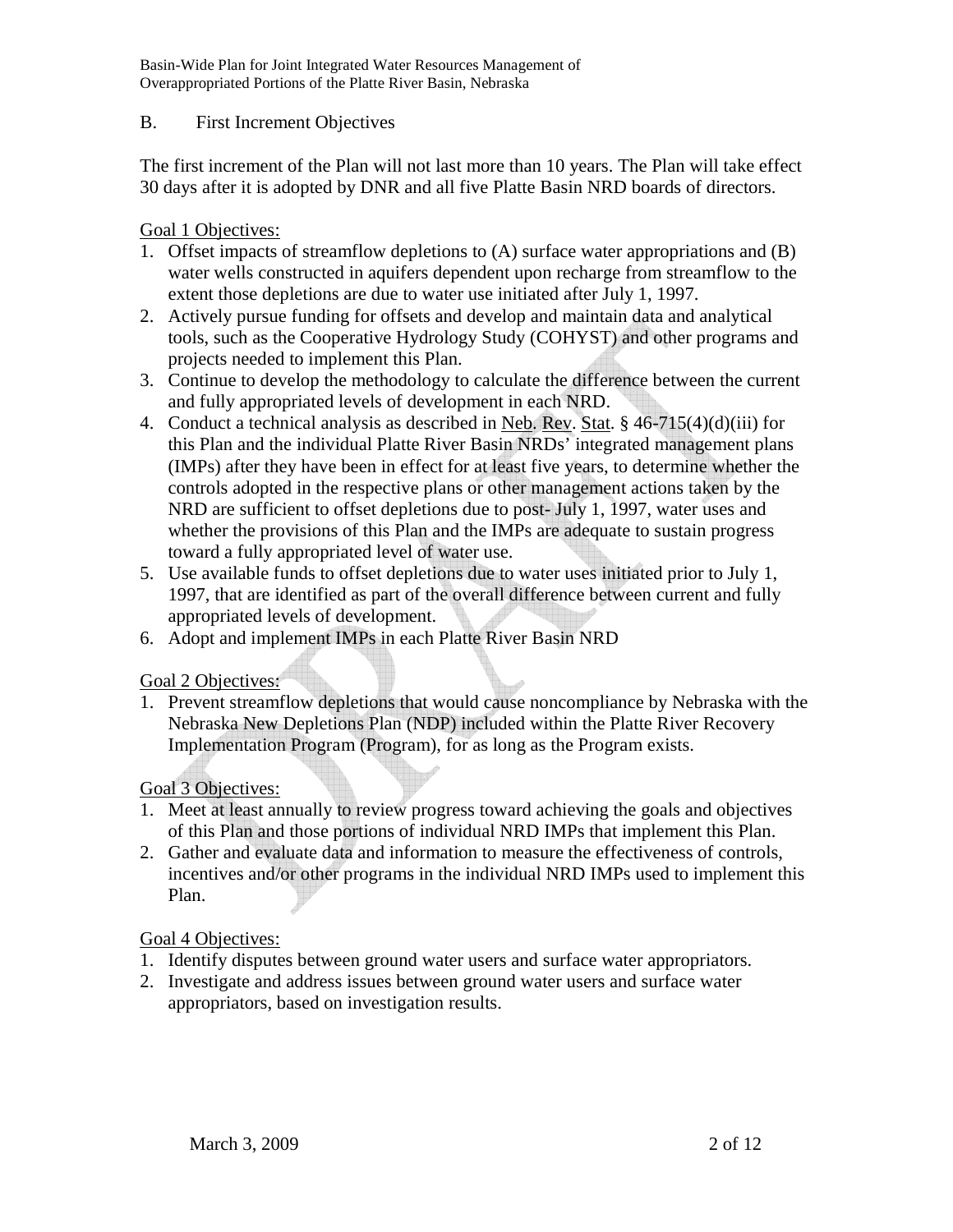- C. Subsequent Increment(s) Objectives
- 1. Offset any remaining depletions due to water uses initiated prior to July 1, 1997, that are identified as part of the overall difference between current and fully appropriated levels of development incrementally, as described in Neb. Rev. Stat.§ 46-715 (d).
- 2. Review and revise the Plan as necessary so that its provisions will allow achievement of the existing as well as any newly identified goals and objectives for subsequent Plan increments.
- 3. Review available data and complete analyses of the actions taken in the individual IMPs to offset depletions to estimate progress toward meeting the goals and objectives of this Plan and whether the actions taken will be sufficient to enable continued progress toward achieving the goals and objectives for subsequent increments of this Plan.

## **III. COMPONENTS OF THE PLAN**

Goal 1, Objective 1: Offset impacts of streamflow depletions to (A) surface water appropriations and (B) water wells constructed in aquifers dependent upon recharge from streamflow, to the extent those depletions are due to water use initiated after July 1, 1997. (hereinafter referred to as "streamflow depletions" or "depletions").

Measures that can potentially be used to overcome the adverse effects of increases in consumptive use on streamflows include both those that reduce intentional consumptive use and those that enhance existing water supplies in other ways, or that increase the ability to use existing supplies more effectively.

- A. Offset depletions to streamflows for new or expanded uses initiated after July 1, 1997, in the overappropriated basin.
	- 1. Identify depletions and accretions due to any of the following:
		- a. changes in irrigated acres;
		- b. changes in municipal and domestic uses of water;
		- c. changes in livestock use of water;
		- d. changes in industrial uses of water;
		- e. changes in proportion of water provided by surface water and groundwater sources on commingled irrigated land; and/or
		- f. any other relevant changes in water use that affect streamflows.
	- 2. Develop methodologies and gather and evaluate data that could be used to estimate depletions and accretions to streamflow.
	- 3. Identify projects that may be used to enhance water supply. These projects shall be pursued on a basin-wide level, when such projects will help achieve sustainable levels of supply and use and address water shortages in one NRD that affect more than one NRD.
	- 4. Reduce consumptive water use through retirement of irrigated lands, water use allocation, and/or other management options.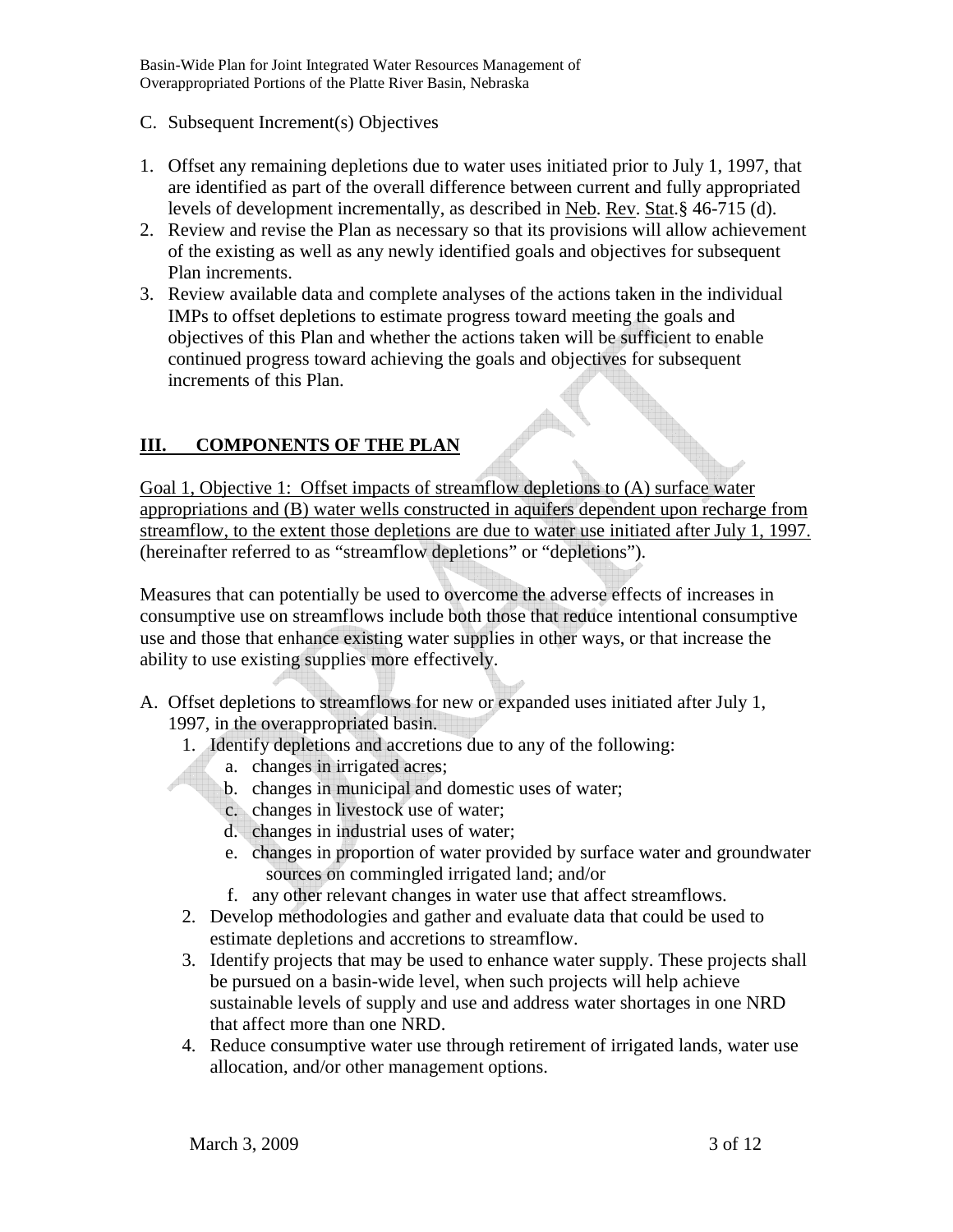- 5. Establish uniform methods for calculating depletions and offsets and for conducting water banking of both ground water and surface water, using tools developed as part of COHYST and other methods.
- 6. Establish uniform methods for identifying and regulating water use on acres irrigated with both surface water and ground water.
- 7. Ensure that offsets of depletions occur at the equivalent time, amount, and location of the depletion.
- B. Initial identification of depletions
	- 1. The COHYST model was used to estimate part of the depletions to streamflow due to development after July 1, 1997, and before December 31, 2005, in the overappropriated basin.
		- a. The increase in ground water irrigated acres within the hydrologically connected area of the overappropriated basin, along with the stream depletions (table 1) associated with those increases, are identified by and reported for each individual NRD in five-year-average increments through the year 2048 in the COHYST Report<sup>1</sup>.
		- b. Multiple COHYST reports have identified various limitations to the model. As these limitations are addressed by COHYST, or by other technical efforts pursued by DNR and the NRDs, any associated changes have the potential to alter the resulting depletion values. DNR and the Platte River Basin NRDs will determine how the depletion estimates from the COHYST model, as well as any other methodologies, need to be revised when additional data or model improvements become available.
		- c. Table 1 shows the 2043-2048 average annual streamflow depletion due to new ground water irrigated acres from July 1, 1997, to December 31, 2005, as determined by the June 10, 2008, COHYST analysis for the entire area of each NRD as well as only the overappropriated area within each NRD. DNR and the Platte River Basin NRDs will determine whether the depletion estimates in table 1 should be revised as additional information is collected, as refinements are made to consumptive use estimates, as revisions are made in the COHYST models, or as deemed appropriate by the NRDs and DNR.
			- i. For the purposes of the Basin-Wide Plan, depletions to streamflows estimated by the COHYST model will need to be adjusted to reflect the requirement to offset only those amounts needed to prevent depletions to (A) surface water appropriations and (B) water wells constructed in aquifers dependent upon recharge from streamflow. This analysis will take into account the methodologies used to develop the COHYST depletion values.

<u>.</u>

<sup>1</sup> Luckey, Richard R. 2008. *Estimated Stream Baseflow Depletion by Natural Resources District in the Nebraska Platte Basin due to Gained and Lost Groundwater Irrigated Land after July 1, 1997.* Aurora, CO: High Plains Hydrology, LLC. Prepared for Cooperative Hydrology Study. 47 p.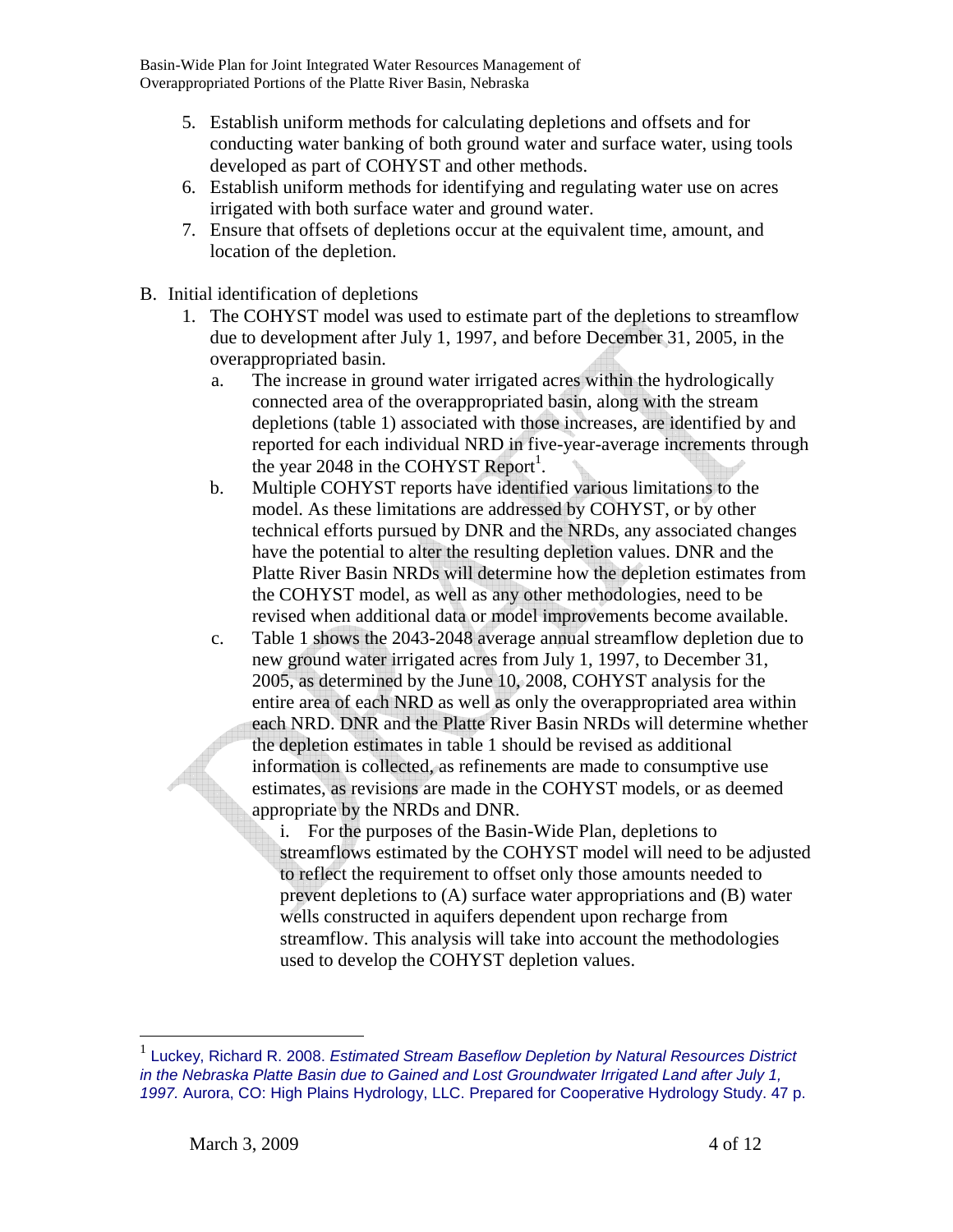- 2. Estimates of other new uses have been calculated by the DNR and the Platte River Basin NRDs
	- a. Changes in population will be used as an indicator of the change in the consumptive use of water for municipalities and domestic users in rural areas. Tables 2a through 2d show the change in population in each Platte River Basin NRD between 1997 and 2005.
	- b. Changes in the number of livestock as reported by the Nebraska Agricultural Statistics Service or the Agricultural Census will be used as an indicator of the change in the consumptive use of water due to livestock. Tables 3a and 3 b show the changes in the number of cattle in each Platte River Basin NRD between 1997 and 2005.
	- c. Changes in the industrial use of water will be estimated based upon registered well data and a survey of industrial uses in the Platte Basin. Table 4, which has not been developed at this time, will show the changes in industrial water use in each Platte River Basin NRD between 1997 and 2005.
- 3. Other data and methods may be used to determine consumptive use and depletions as long as DNR and the NRD(s) agree on the data or method used.

Table 1: 2043-2048 average annual streamflow depletion due to new ground water irrigated acres from July 1, 1997, to December 31, 2005, as determined by the June 10, 2008, COHYST analysis for the entire area of each NRD and the overappropriated area only within each NRD.

| <b>Natural Resources</b><br><b>District</b> | <b>Average Annual Depletions in</b><br>the Years 2043-2048 (for the<br>entire area of each individual<br>NRD) | <b>Average Annual</b><br><b>Depletions in the Years</b><br>2043-2048 (for the OA<br>portion within each NRD) |
|---------------------------------------------|---------------------------------------------------------------------------------------------------------------|--------------------------------------------------------------------------------------------------------------|
| <b>North Platte NRD</b>                     | 8,000 acre-feet                                                                                               | 7,900 acre-feet                                                                                              |
| <b>South Platte NRD</b>                     | 700 acre-feet                                                                                                 | 200 acre-feet                                                                                                |
| <b>Twin Platte NRD</b>                      | 7,700 acre-feet                                                                                               | 6,700 acre-feet                                                                                              |
| <b>Central Platte NRD</b>                   | 3,400 acre-feet                                                                                               | 1,400 acre-feet                                                                                              |
| Tri-Basin NRD                               | 5,000 acre-feet                                                                                               | 2,200 acre-feet                                                                                              |
| Other NRDs                                  | 1,500 acre-feet                                                                                               | 0 acre-feet                                                                                                  |

Table 2a: Change in human population over the entire NRD between 1997 and 2005.

| <b>NRD Name</b>       | 1997    | 2005    | <b>Change</b> |
|-----------------------|---------|---------|---------------|
| <b>Central Platte</b> | 121,977 | 129,586 | 7,609         |
| North Platte          | 45,088  | 44,928  | $-160$        |
| South Platte          | 15,597  | 15,779  | 182           |
| Tri-Basin             | 18,934  | 18,243  | $-691$        |
| <b>Twin Platte</b>    | 40,351  | 41,835  | 1,484         |
| Total                 | 241,947 | 250,371 | 8,424         |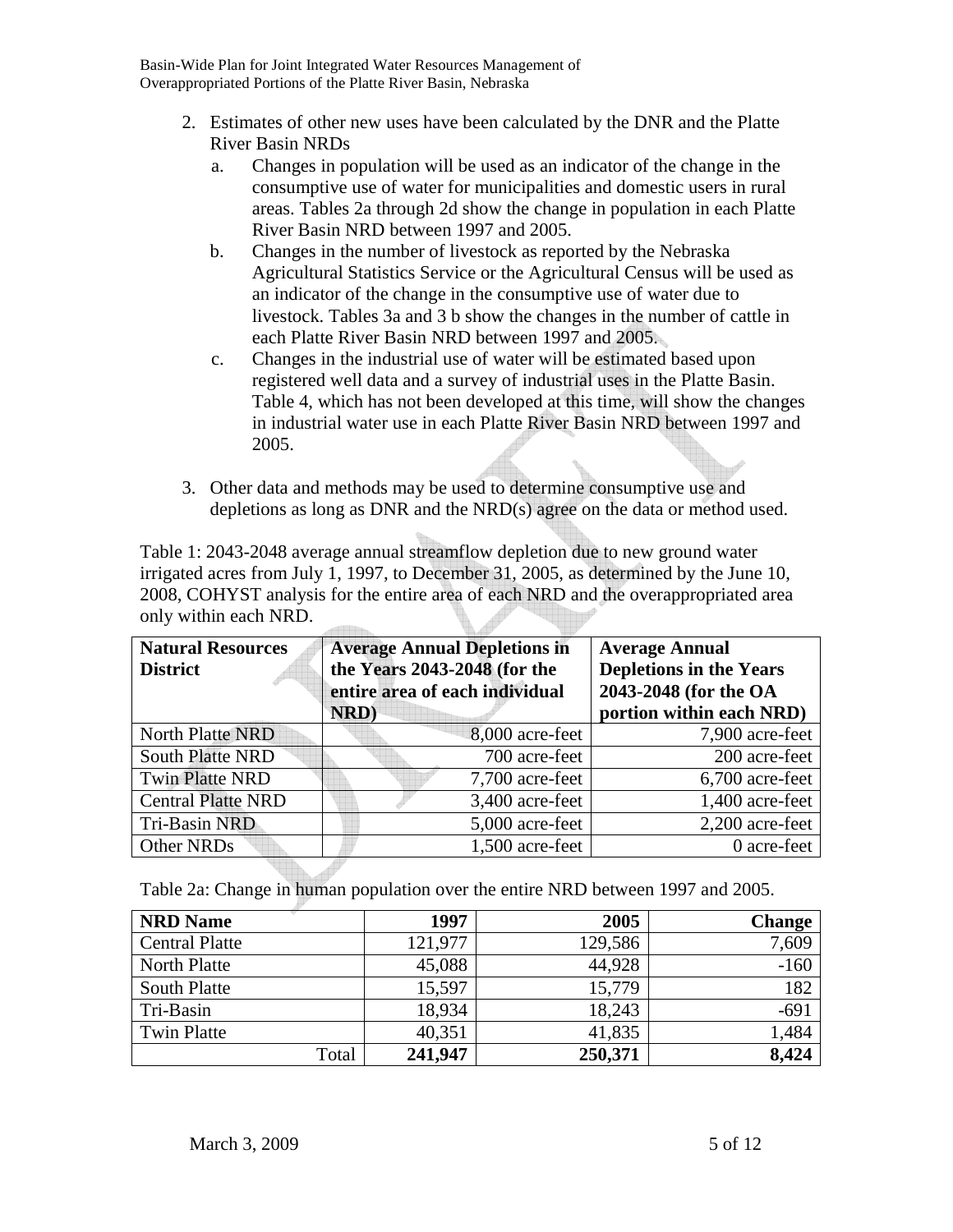| <b>Total OA Pop by NRD</b> | 1997   | 2005   | <b>Change</b> |
|----------------------------|--------|--------|---------------|
| <b>Central Platte</b>      | 8,155  | 8,577  | 422           |
| North Platte               | 37,680 | 37,600 | $-80$         |
| <b>South Platte</b>        | 10,762 | 10,806 | 44            |
| Tri-Basin                  | 2,918  | 2,838  | $-80$         |
| <b>Twin Platte</b>         | 36,627 | 37,796 | 1,169         |
| Total                      | 96,142 | 97,617 | 1,475         |

Table 2b: Change in total human population in the overappropriated area in each NRD.

Table 2c: Change in city populations in the overappropriated area in each NRD.

| <b>OA_City Pop by NRD</b> | 1997   | 2005   | <b>Change</b> |
|---------------------------|--------|--------|---------------|
| <b>Central Platte</b>     | 6,301  | 6,676  | 375           |
| North Platte              | 29,445 | 29,333 | $-112$        |
| South Platte              | 10,064 | 10,095 | 31            |
| Tri-Basin                 | 1,626  | 1,618  | $-8$          |
| <b>Twin Platte</b>        | 31,712 | 32,395 | 683           |
| Total                     | 79,148 | 80,117 | 969           |

Table 2d: Change in rural human population in the overappropriated area in each NRD

| <b>OA_Rural Pop by NRD</b> | 1997   | 2005   | <b>Change</b> |
|----------------------------|--------|--------|---------------|
| <b>Central Platte</b>      | 1,854  | 1,901  | 47            |
| North Platte               | 8,235  | 8,267  | 32            |
| South Platte               | 698    | 711    | 13            |
| Tri-Basin                  | 1,292  | 1,220  | $-72$         |
| <b>Twin Platte</b>         | 4,915  | 5,401  | 486           |
| Total                      | 16,994 | 17,500 | 506           |

Table 3a: Change in cattle population from 1997 to 2005 for entire area of the NRD.

| <b>NRDs</b>           | 1997      | 2005      | <b>Change</b> |
|-----------------------|-----------|-----------|---------------|
| <b>Central Platte</b> | 552,560   | 486,580   | $-65,980$     |
| North Platte          | 425,280   | 408,210   | $-17,070$     |
| <b>South Platte</b>   | 100,980   | 83,160    | $-17,820$     |
| Tri-Basin             | 276,210   | 267,300   | $-8,910$      |
| <b>Twin Platte</b>    | 263,460   | 265,380   | 1,920         |
| Other                 | 938,970   | 857,880   | $-81,090$     |
| Total                 | 2,557,460 | 2,368,510 | $-188,950$    |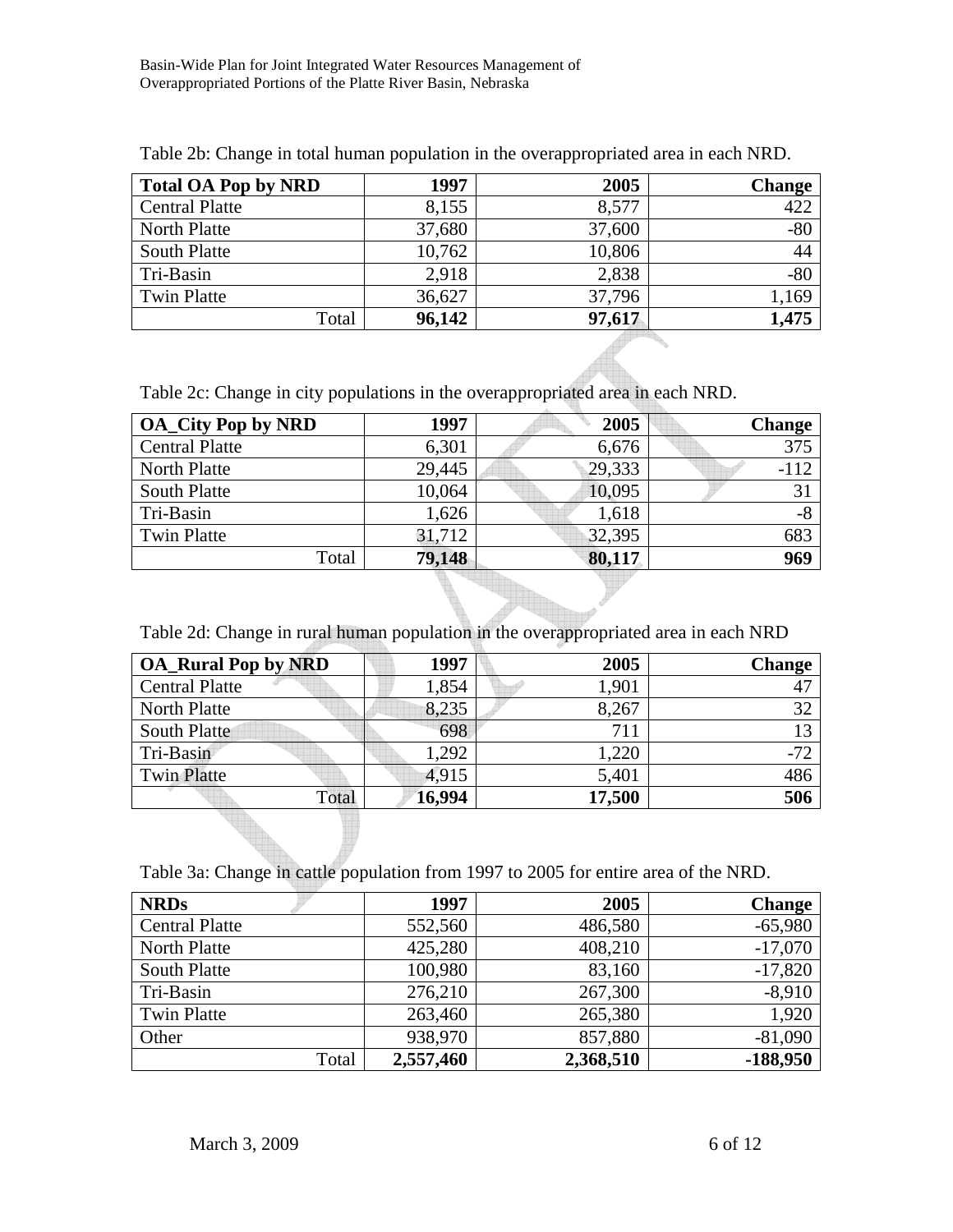Table 3b: Change in cattle population from 1997 to 2005 for the overappropriated area of the NRD.

| <b>NRDs</b>           | 1997    | 2005    | <b>Change</b> |
|-----------------------|---------|---------|---------------|
| <b>Central Platte</b> | 78,660  | 68,290  | $-10,370$     |
| North Platte          | 218,650 | 208,630 | $-10,020$     |
| <b>South Platte</b>   | 18,320  | 15,470  | $-2,850$      |
| Tri-Basin             | 62,220  | 61,960  | $-260$        |
| <b>Twin Platte</b>    | 135,550 | 134,570 | $-980$        |
|                       |         |         |               |
| Total                 | 513,400 | 488,920 | $-24,480$     |

Table 4

At this time the DNR and the Platte Basin NRDs have not compiled data on the change in the consumptive use of water due to industrial activities in the Platte Basin. This data will be developed by DNR and the Platte Basin NRDs and brought to the first annual basinwide meeting as a proposed amendment to the Basin-Wide Plan.

Goal 1, Objective 2: Actively pursue funding for offsets and develop and maintain data and analytical tools, such as COHYST and other programs and projects needed to implement this Plan.

- A. Work together to maintain and improve COHYST.
- B. Work to secure necessary funding for existing and proposed projects that will advance the goals of this Plan.

Goal 1, Objective 3: Continue to develop the methodology to calculate the difference between the current and fully appropriated levels of development in each NRD.

- A. The determination of the overall difference between current and fully appropriated levels of development will:
	- 1. take into account cyclical supply, including drought;
	- 2. identify the portion of the overall difference that is due to conservation measures;
	- 3. identify the portion of the overall difference that is due to water use initiated prior to July 1, 1997; and
	- 4. identify the portion of the overall difference that is due to water use initiated or expanded on or after July 1, 1997.
- B. As a preliminary step in developing the overall difference between fully and over appropriated conditions, the DNR, CNPPID, NPPD, and CPNRD performed a preliminary estimate of the changes in stream reach gains and surface water demands affected by such reach gain changes entitled "Preliminary Estimate of Historical Stream Flow Reductions in the Overappropriated Portion of the Platte River in Nebraska." The DNR and the Platte Basin NRDs are not in agreement that the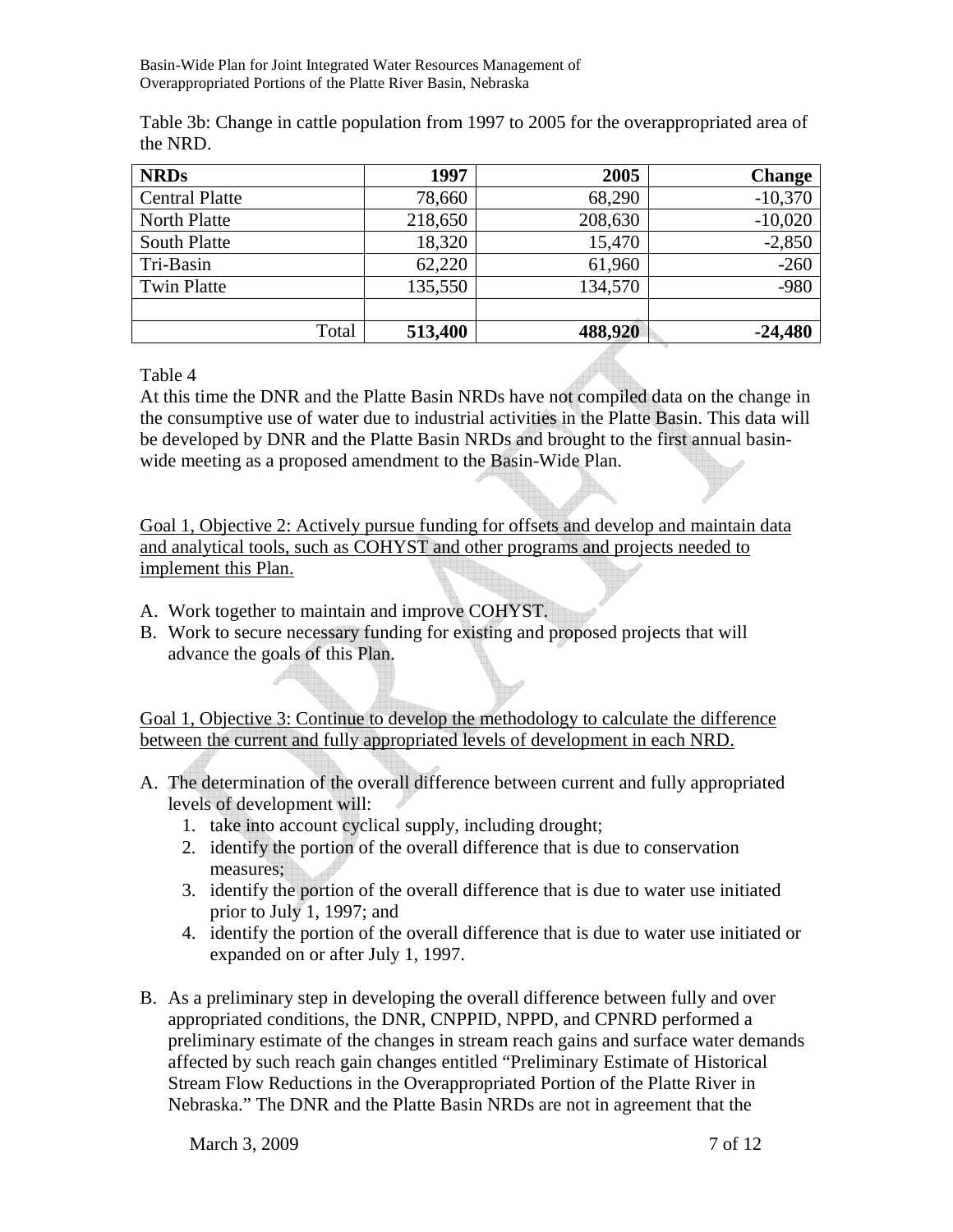methodology used in that estimate is the most appropriate to determine the difference between fully and overappropriated, and accordingly, both the DNR and the Platte Basin NRDs will work to identify the overall difference between the current and fully appropriated levels of development. The estimate of the difference between fully and overappropriated, as identified in that preliminary estimate, also did not identify portions of the overall difference due to water use initiated prior to July 1, 1997, conservation measures and/or other possible causes including but not limited to drought, invasive vegetation, crop rotation, and canal operations, diversions and returns. These portions will be identified during the first increment. The preliminary estimate also did not contain specific requirements that an NRD would need to meet to achieve a fully appropriated condition, nor was it intended. The portion of the overall difference due to ground water use was not identified in this report. A peer review process of any analysis to determine the difference between the current and fully appropriated levels of development shall be required before final approval and adoption.

- C. The COHYST model, and other models or tools, will be used to refine estimates of the overall difference between the current and fully appropriated levels of development. The estimates will be adjusted as additional information is collected, as refinements are made to consumptive use estimates, as revisions are made to the COHYST model, or as deemed appropriate by the NRDs and DNR.
- D. A water budget/consumption approach may also be used to determine the overall difference as it can be a useful tool in that it allows for a comprehensive understanding of the water supplies and uses in the basin.

Goal 1, Objective 4: Conduct a technical analysis as described in Neb. Rev. Stat. § 46- 715(4)(d)(iii) for this Plan and the individual Platte River Basin NRD IMPs after they have been in effect for at least five years, to determine whether the controls adopted in the respective plans or other management actions taken by the NRD are sufficient to offset depletions due to post- July 1, 1997, water uses and whether the provisions of this Plan and the IMPs are adequate to sustain progress toward a fully appropriated level of water use.

- A. In the second and any subsequent increments of this Plan, the IMP for each NRD shall specify the extent to which any remaining overall difference between fully and overappropriated status results from consumptive uses within each individual NRD.
- B. The IMP for each of the Platte River Basin NRDs that is adopted for any subsequent increment of the overappropriated basin planning process shall describe how progress toward the depletion reduction objective for that particular NRD is to be measured.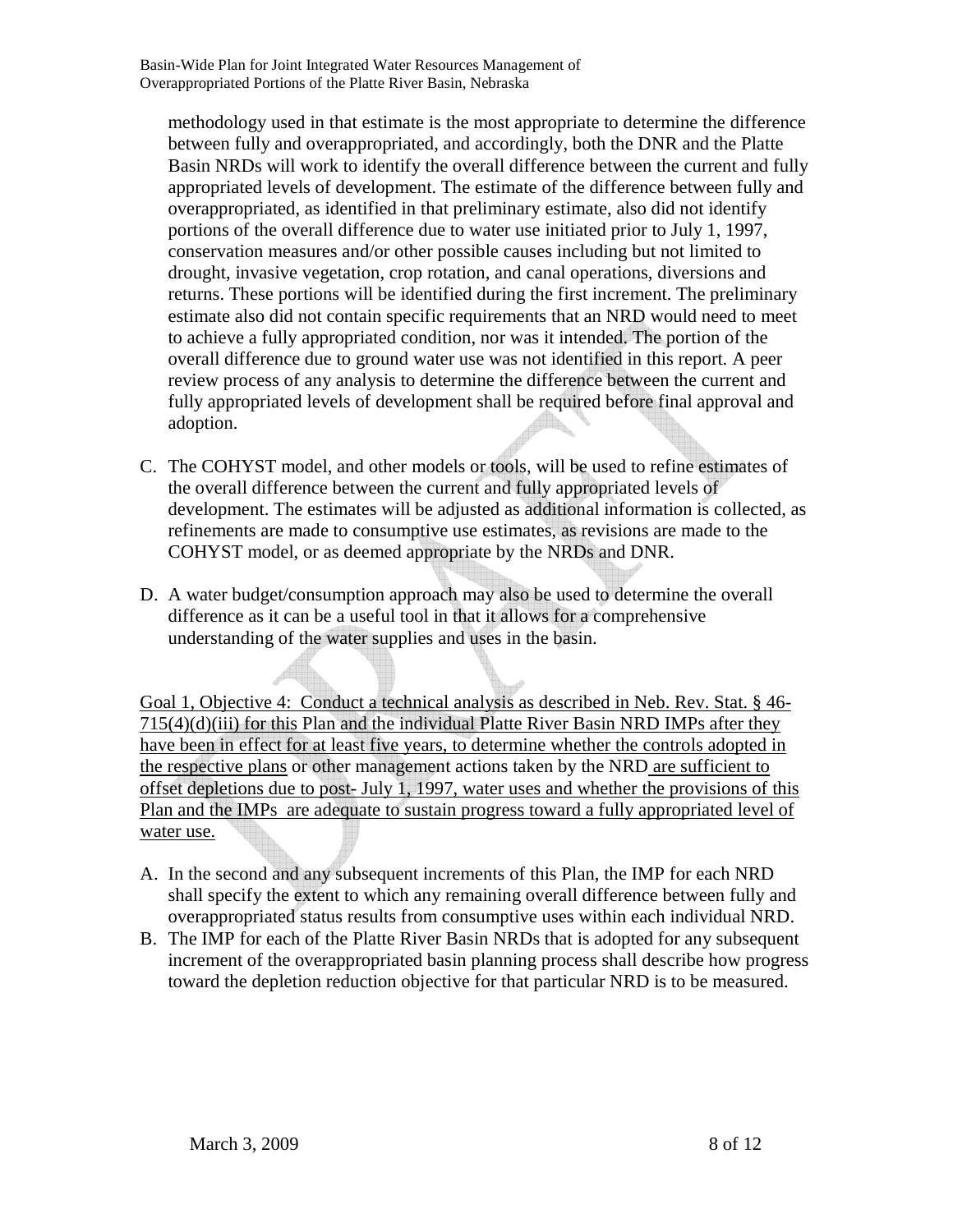Goal 1, Objective 5: Use available funds to offset depletions due to water uses initiated prior to July 1, 1997, that are identified as part of the overall difference between current and fully appropriated levels of development.

- A. Cooperate with the federal government to utilize programs such as CREP and EQIP that promote reductions in consumptive use.
- B. Encourage Platte River Basin NRDs, agencies, and water users to participate in these programs.

Goal 1, Objective 6: Adopt and implement integrated management plans (IMPs) in each Platte River Basin NRD.

- A. The IMP for each Platte River Basin NRD shall:
	- 1. Be consistent with this Basin-Wide Plan.
	- 2. Identify management options that will help to achieve the goals and objectives of this Plan.
		- a. Management actions should take into account the cyclical nature of water supplies as well as the impact of conservation measures.
		- b. Management options available to be used in the IMPs to address the objectives of the first increment are those found in Neb. Rev. Stat. §§ 46- 716 and 46-739. Other options that are not regulatory include, but are not limited to, augmentation/retiming projects; alternative management of canals; new storage reservoirs and/or underground storage; water banking; incentive programs for retiring irrigated acres and/or purchasing surface water; alternative management of existing reservoirs and drought management plans.
		- c. Riparian and riverine vegetation control may be considered as a management option when a change in consumptive use can be scientifically proven and there is a comprehensive accounting of all changes in such vegetation over the development period.
	- 3. Ensure that depletions caused by new or expanded uses within each Platte River Basin NRD are offset.
		- 4. Describe how progress toward the depletion reduction objective for that Platte River Basin NRD is to be measured. Possible tools to use for such measurements include, but are not limited to the following:
			- a. tracking reductions in irrigated acres;
			- b. monitoring reductions in consumptive water uses; and
			- c. making new COHYST model runs.
		- 5. Include actions that will offset depletive impacts of post- July 1, 1997, water uses outside the overappropriated area, to the extent that those new uses deplete streamflows within the overappropriated area.
		- 6. Allow for the transfer of certified acres across NRD boundaries, while not increasing streamflow depletions to the Platte River.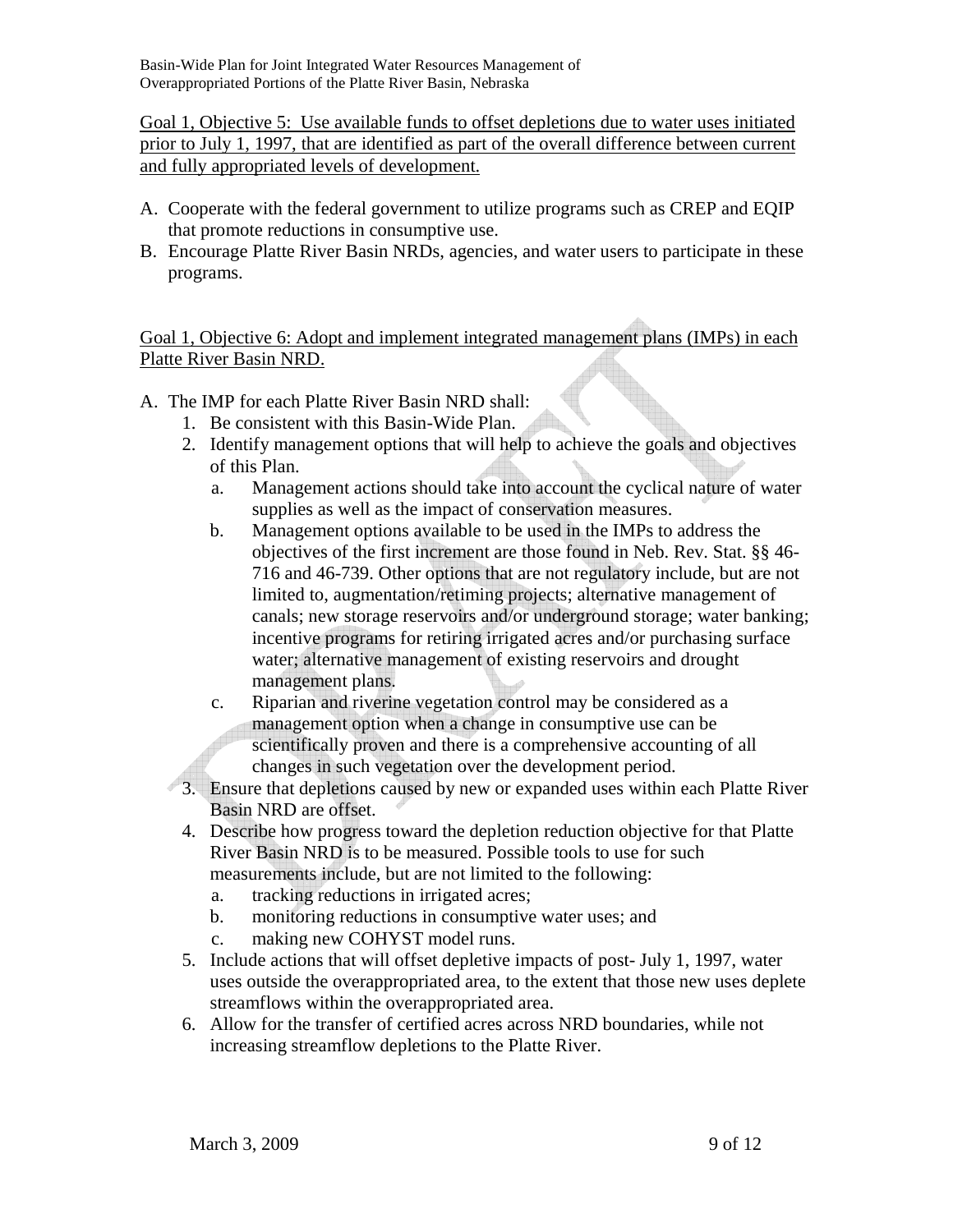- B. If DNR and a Platte River Basin NRD determine that management actions taken have not provided the offsets required to meet the goals of the Basin-Wide Plan they will revise the individual district IMP.
	- 1. As prescribed by Neb. Rev. Stat.  $\S$  46-715(4)(d)(iv), a consultative and collaborative process shall, if necessary, identify goals and objectives for subsequent increments of the IMP.

Goal 2, Objective 1: Prevent streamflow depletions that would cause noncompliance by Nebraska with the NDP included within the Program, for as long as a Program exists.

- A. Ensure that the ground water and surface water controls adopted in the individual district IMPs are sufficient to ensure that the state will remain in compliance with state and federal laws as well as decrees and other formal state agreements.
- B. Collectively, as defined in the Nebraska NDP, offset the new depletions caused by new uses within the Platte River Basin NRDs.

Goal 3, Objective 1: Meet at least annually to review progress toward achieving the goals and objectives of the Basin-Wide Plan and those portions of individual NRD IMPs that implement this Plan.

- A. The first annual meeting will be held within one year of when this Plan is adopted at a time and place designated by DNR and the Platte Basin NRDs. Thereafter, the annual meeting will be held in June or July of each year, unless agreed to otherwise.
- B. Discussion shall include, but not be limited to the following:
	- 1. revisions to this Plan;
	- 2. revisions to the IMPs (the individual IMPs may be amended more frequently);
	- 3. new data and information, including items like consumptive use calculations for municipal, livestock and industrial uses;
	- 4. disputes related to implementation of IMPs; and/or
	- 5. any other topic on which the DNR and the Platte Basin NRDs have mutually agreed.
- C. A proposed agenda will be made available to the public, along with any available supporting documents, at least two weeks prior to the annual meeting.
- D. As a result of actions taken at the annual meeting, the Plan may be revised as necessary.
- E. Stakeholder and/or public feedback concerning the Basin-Wide Plan or individual IMPs will be considered in the following process:
	- 1. Basin-Wide Plan
		- a. Any ground water user, surface water appropriator, NRD, or DNR may, at least 30 days before the annual review meeting between the NRDs and DNR, send a written request to DNR or a Platte Basin NRD for revision to the Basin-Wide Plan.
			- i. The affected Platte Basin NRD(s) and DNR will review the proposed issues prior to the annual meeting.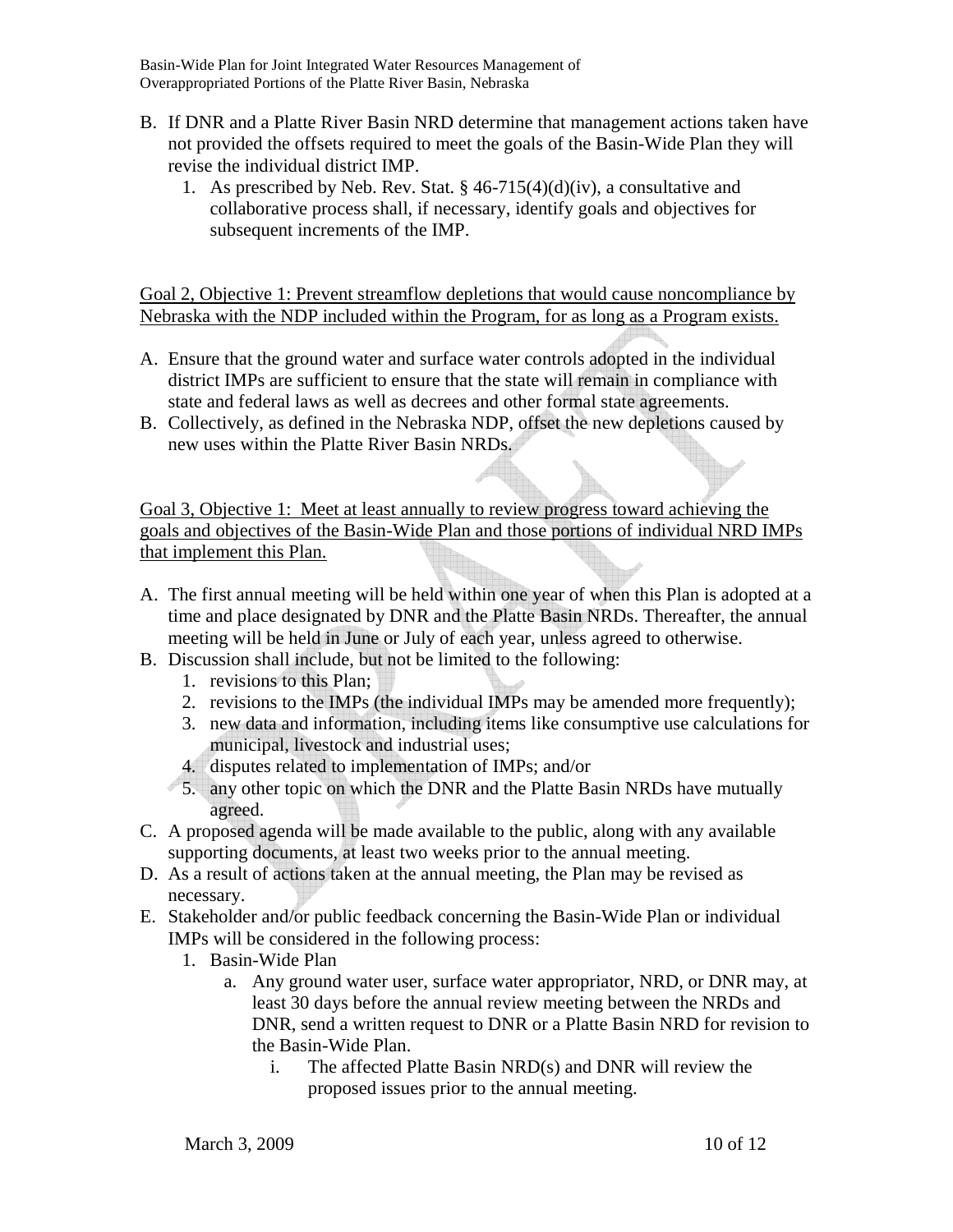- ii. Opportunity for input regarding the proposed issues will be provided to the party making the request during the annual meeting.
- iii. At a minimum, written requestors will receive a written response, regardless of whether the NRDs and DNR agree to consider proposed Plan revisions.
- b. If DNR and the Platte River Basin NRDs agree to consider potential revisions to the Basin-Wide Plan, then the public will be notified of the potential revisions to the Basin-Wide Plan, and input will be solicited.
	- i. An advisory or stakeholder group may be convened, if the affected NRD(s) and DNR determine that the proposed changes warrant the formation of such a group.
- c. After receiving public comments, Basin-Wide Plan revisions will be considered for adoption.
- d. If the NRD(s) and DNR agree on revisions to the Basin-Wide Plan after the annual meeting, then a hearing will be held to solicit formal comment. Following the public hearing, the proposed changes will be considered and may be adopted.
- 2. IMPs
	- a. If the overappropriated Basin-Wide Plan is revised, then revisions to the overappropriated basin portion of individual Platte Basin IMPs will be made as necessary, in accordance with Neb. Rev. Stat.§ 46-715(4).
	- b. If the Platte River Basin NRD(s) and DNR agree on revisions to an IMP after the annual meeting, then a hearing will be held to solicit formal comment. The IMPs for each of the five Platte Basin NRDs shall be provided to all other NRDs in the overappropriated basin for comment before revisions are approved.
	- c. DNR and any Platte Basin NRD may amend an IMP at more frequent intervals as more data and information become available, as provided in Neb. Rev. Stat. § 46-715(4)(d)(ii).

Goal 3, Objective 2: Gather and evaluate data and information to measure the effectiveness of controls, incentives and or other programs in the individual NRD IMPs used to implement this Plan.

- A. Jointly conduct a study to identify the impact of soil and water conservation measures on streamflows. Specifically, assess the impact on streamflow depletions from conservation measures, as required by Neb. Rev. Stat.  $\S$  46-715(4)(c).
- B. Review current methodologies, as well as proposed new methodologies, and evaluate data at the annual meeting discussed in goal 3, objective A.
- C. Revise Plan, if such revisions will ensure that its goals and objectives will be achieved in the timeliest and most efficient and cost-effective manner possible.